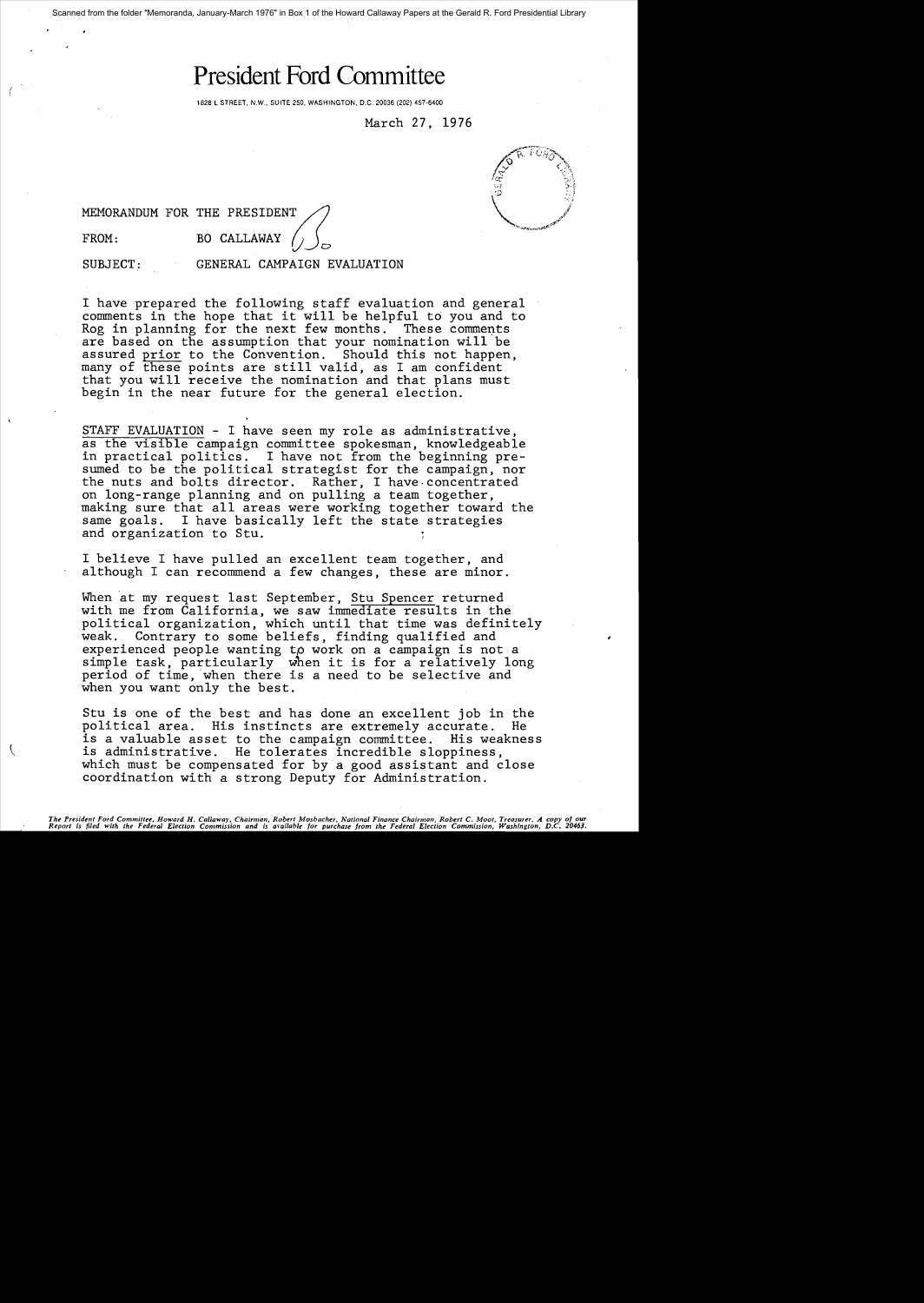## PAGE TWO

Bob Marik, who holds the title of Deputy for Administration, is weak and as a result, this entire area needs reorganizing. Although highly recommended to me last fall, Bob has no political sensitivity and does not mesh with the political organization. I am sure his administrative talents are good, but he simply is not suited for a campaign.

To correct this inadequacy, I retained Ed DeBolt several weeks ago, and in reality Ed is fulfilling the deputy's role with Marik reporting to him. A change should be made here soon, but I decided to keep Bob through the early primaries to avoid a major staff change prior to New Hampshire.

Ed DeBolt, on the other hand, is an excellent administrator, has good political judgment and is very knowledgeable about campaign organizations. Stu has objected to some of Ed's attempts, at my direction, to tighten overall discipline, but I believe they can work together so long as they both understand the ground rules.

I cannot overemphasize the importance of Ed's role. The campaign badly needs to tighten up in the administrative area, and if the Chairman is travelling to any extent, it is imperative that a strong administrator is in charge with the Chairman's full support. Without Ed, or someone with a similar background to insure daily accountability, things can quickly fall apart.

Peter Kaye was recommended to me by Stu, and although he has a volatile personality, his credibility and rapport with the news media is excellent. His judgment on media matters is superb.

One of the first individual's I hired was Bob Visser, who as our General Counsel, has become one of the most competent lawyers in the nation with regard to the campaign law. He has been invaluable to the campaign, not only for his legal ability, but also for his political judgment in helping to interpret the law.

Dick Mastrangelo, first as the Northeast Coordinator, and now as Scheduling Director, has a good campaign sense, particularly<br>on the timing of issues and scheduling matters. I moved him on the timing of issues and scheduling matters. into scheduling for personal<sup>1</sup> reasons, but he is actually better suited for this position, and through his years as assistant to Elliot Richardson, has excellent contacts around Washington.

Fred Slight has developed into an extremely competent researcher and although he needed guidance at the beginning, he is now quite capable of running that area as it expands for the general election. He is undoubtedly one of the hardest working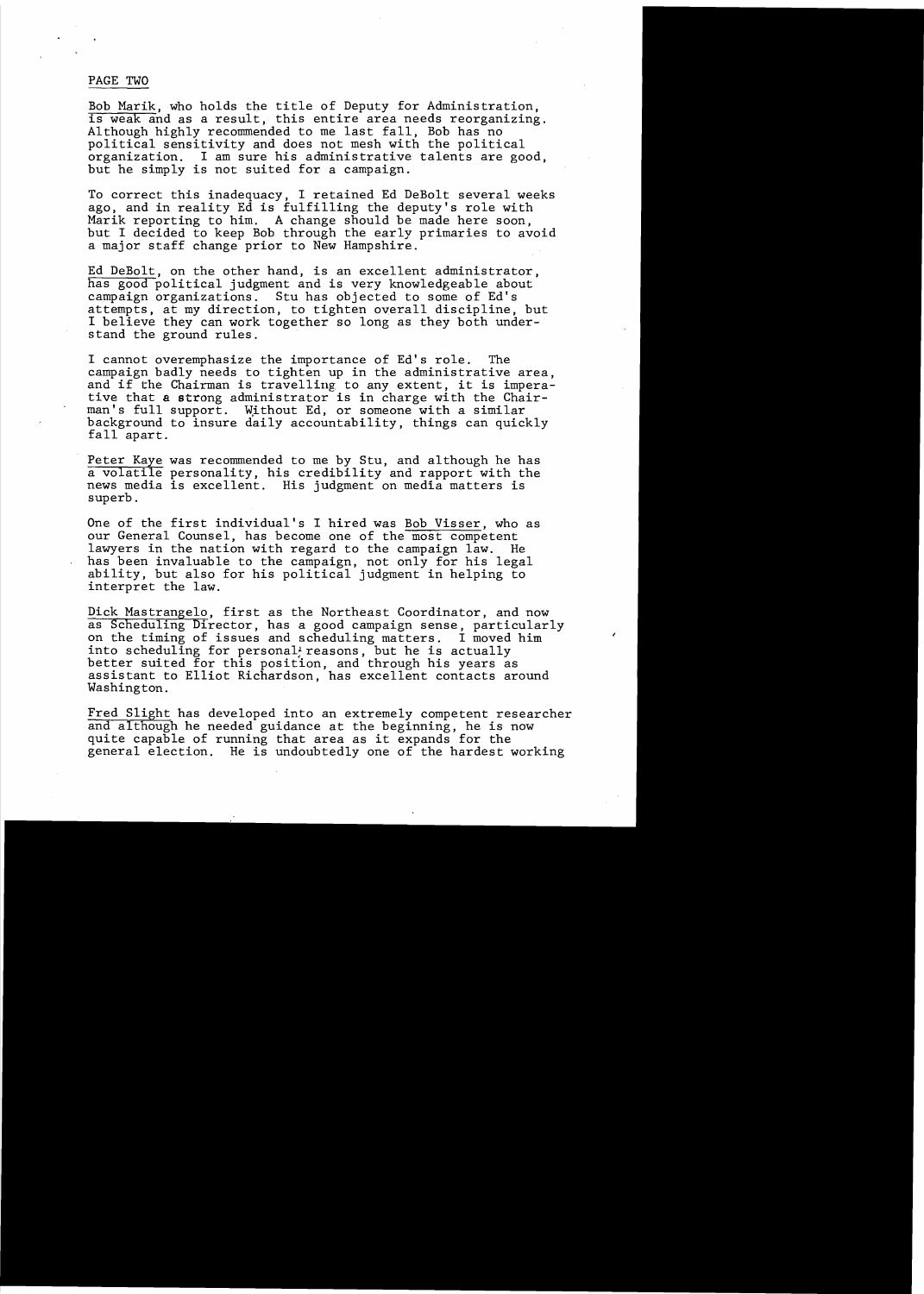## PAGE THREE

and dedicated people we have at the Committee.

,

Fred's dedication and hard-work might only be challenged by Mimi Austin, who has been with the campaign from the beginning, serving as my Executive Assistant. During the early months, she fulfilled numerous responsibilities and is especially good at overall planning and organization.

Leo Thorsness also served as an Assistant to me, but his<br>duties were not directly related to my office. He has been duties were not directly related to my office. responsible for maintaining contact with Members of Congress and for working with other elected Republican officials. Leo, however, was recently elected Chairman of the South Dakota Party and left the campaign on Friday. I do not think it is necessary to fill this position, although the duties are extremely important, but believe they can be absorbed by others on the staff.

Stan Anderson, although working at present on a part-time basis, is very knowledgeable in convention planning, having held similar positions in '68 and '72. He does not presume to have the political expertise which will be necessary for convention strategies, but should do an excellent job with the mechanics.

Peter Dailey, as Chairman of Campaign '76, is excellent and brings his personal campaign experience to the organization in addition to his advertising expertise. However, since his involvment is limited, the group lacks leadership and an experienced person is needed for day-to-day operations. Peter is aware of this problem and realizes the need for adjustments and possible changes. His Executive Vice President, Bruce Wagner, is young, but has thrown himself into the development of the advertising concept. What he lacks in. maturity or experience, he makes up for in dedication and hard work. I believe he merely needs a more experienced individual supporting him on a daily basis.

Bob Mosbacher's results in Finance speak for themselves, and I am particularly pleased with his success, since Bob took that position only after a strong personal appeal. enthusiasm sometimes oversteps its bounds and upsets the political end, but generally there is an exceptionally good working relationship between political and finance, which is rare in a campaign.

Bob's biggest asset is Bob Odell, who is really a pro at direct mail, and a large portion of their success is certainly due to Bob's expertise. Max Fisher, of course, knows where the big contributors are, and although this is less important this year due to contribution limitations, their support is still important. Max, himself, is totally dedicated to doing whatever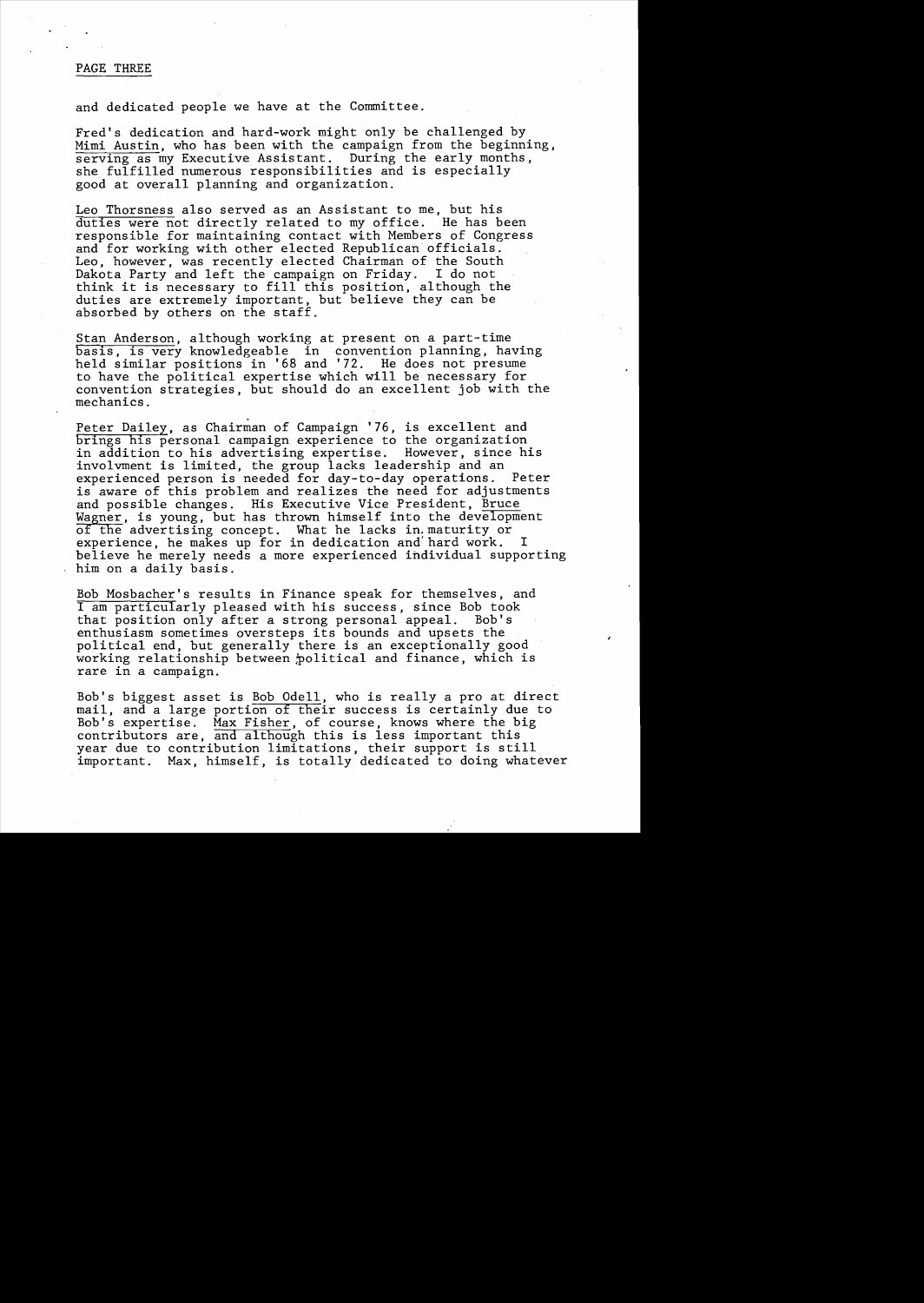#### PAGE FOUR

is needed to get the job done.

Bob Moot was brought into the campaign as Treasurer by Dave Packard. Although not political, and, therefore, somewhat insensitive to campaign urgencies, Bob is an outstanding accountant and maintains strict control over accounting and reporting procedures.

I am still not satisfied with our internal accounting and reporting systems, but Ed DeBolt is working on this with Bob, and we are finally seeing some progress.

There are now over 300 individuals who volunteer on a fairly regular basis, with approximately 150 of these volunteers spending at least one day a week in the office. been worked into almost every area of the campaign and are part of the reason we have been able to hold the paid staff to a minimum.

The paid staff in our National Headquarters now numbers approximately 115, although a number of these are part-time and working in the telephone bank. Most are extremely dedicated, hard-working and experienced people; and, there is a good comraderie among the staff.

As usual, however, there are always a few who fall below the norm. Our policy has been to dismiss those who do not live up to expectations, rather than layering new employees over them. It had been my intention to hold a complete staff review in early April to make such changes as might be necessary and recommend that this still be scheduled once Rog has a good feel of the organization and personnel.

PRESS RELATIONS AND COMMUNICATIONS - The area in which I have done a poor job is with the news media and allowed myself to get in a position where at times the media made a determined effort to attack you by attacking me. On the other hand, I consistently pushed for an open and totally honest campaign and believe the press does credit me with achieving this.

Part of my job as Chairman was being the "lightening rod," which is not always enjoyable, but necessary. It is certainly appropriate that ,the campaign'be the target if there is bad news, with all credit for good news going to you.

However, I drew criticism for some statements which were approved and part of a strategy. The obvious example was the Rockefeller question. Although my comments were blown our of proporation to the actual statements I made, it was a conscious decision not to make early commitments for a running mate. Yet conflicting stories often were leaked to the media. My comments on the Reagan record, criticized by many, came at a time when no spokesman would bring attention to his record and helped to get the press focussing on this issue.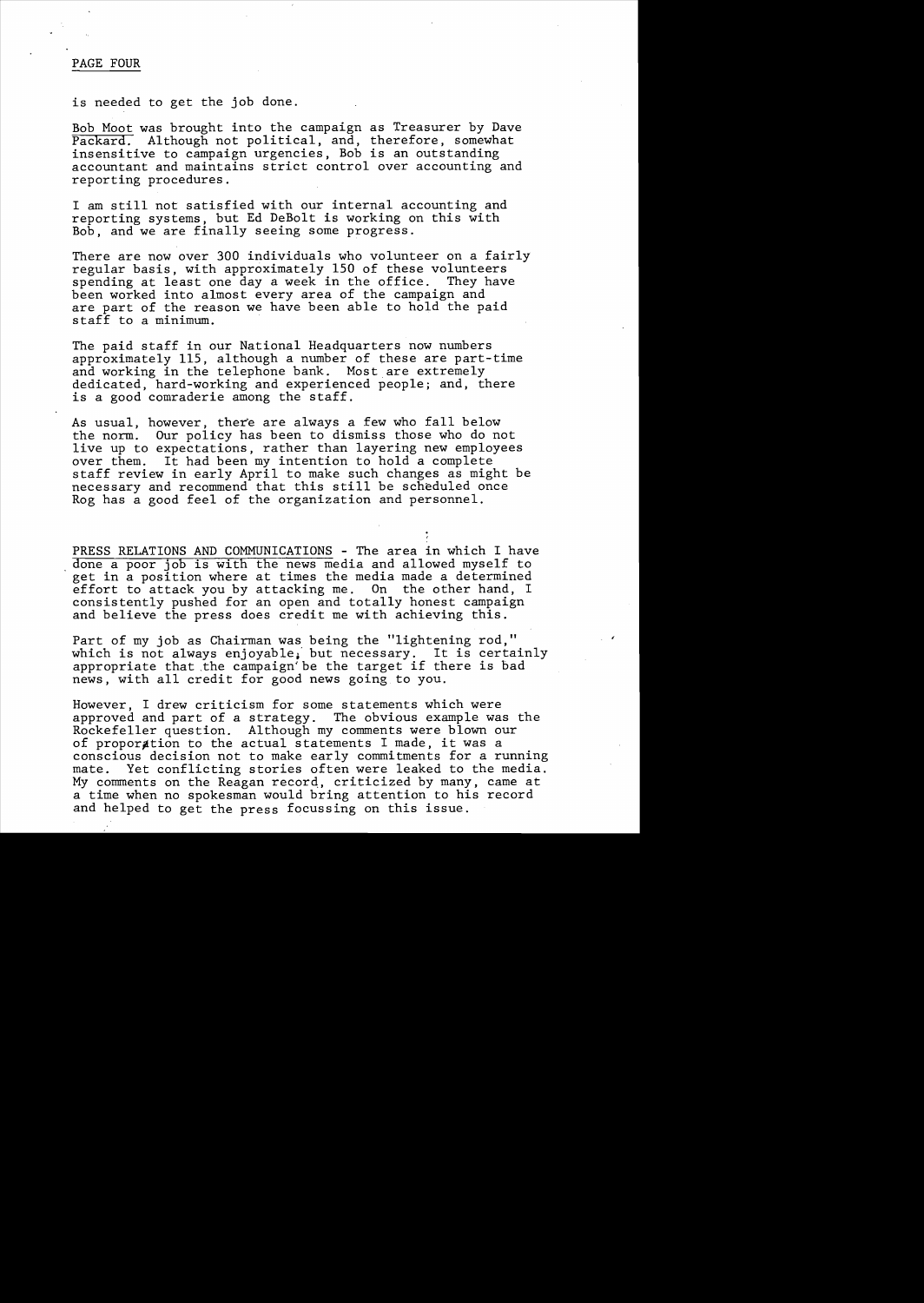## PAGE FIVE

I cannot overemphasize how important it will be to maintain good communications between the White House and the PFC. pressures mount, there can be no excuse for conflicting stories or for news leaks to come from either organization.

I believe there are still some at the White House who have an inordinate and exaggerated fear of any contact with the campaign committee. This could not be more ridiculous nor more potentially damaging to the campaign than if we were to go to the other extreme, which was the case in '72. Communications between an incumbent candidate's campaign and his office staff are expected, legal and necessary. We have even found it difficult to get the simplest things, such as dinner invitation lists after the invitations have been sent or even advance notification of the people whom we had recommended be invited.

Although this example is trite, it underscores the extent to which this problem goes. Rog's office was a tremendous help in offsetting this problem, and you know how long we pushed to get such a contact. Yet even during the past couple months, we would find out about meetings or decisions after the fact and even worse, find out that Rog's office also may not have been informed.

If Rog is to be the Chairman, then a gap will again exist in the communication channel, and I cannot overstate the effect of his office. The impact he has had by nature of his position was immediate and invaluable.

Rog will be a superb campaign Chairman, but it will be just as important for him to have full and complete access to the "political loop" at the White House as it was for me. I certainly hope he will continue to be part of the Senior Staff meetings and an integral part of all political decisions and discussions.

I will go even further and say that from this day on, there should be no political decisions on issues or strategy without the full and complete involvment of Rog Morton and the President Ford Committee.

TRANSITION TO THE GENERAL ELECTION - There are still legal ambiguities in paying for general election planning expenses prior to the nomination. These are brought about by the requirement to the homination. These are srought about by the requirement as a condition to receive federal funding. The FEC is aware of the problem, but under their present uncertain status, an early resolution may be difficult.'

The logical way to expend funds now would be to identify early general election expenditures, keep them in a separate account, and reimburse these funds from the general election monies when received. The money reimbursed, which might be substantial, could legally be distributed as you deem appropriate - possibly to the RNC or to Republican candidates.

The problem here is that you might not feel totally comfortable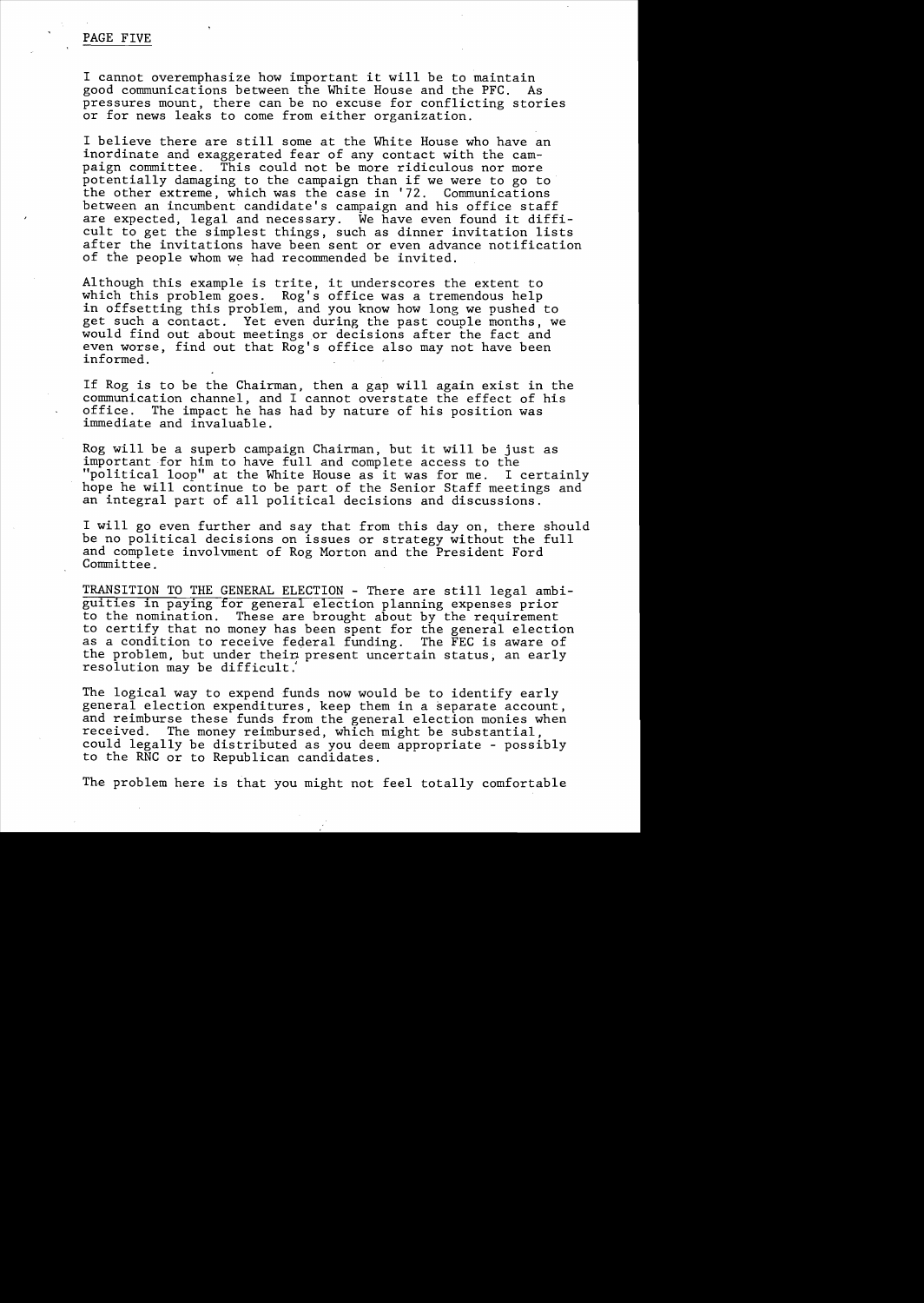## PAGE SIX

distributing funds actually contributed during the nomination period in a manner different from what the donor expected.

I have suggested what might be a better way to achieve the same end and have discussed this with Bob Visser, but to date we do not have clearance from the FEC. My suggestion is that you form a special sub-committee under the RNC finance committee and solicit funds with the clear understanding that the funds will be expended for general election planning by the PFC and upon nomination will be reimbursed by federal funding. This is clean, and should help both the RNC and your election effort.

SPECIAL RECOGNITION - There are many people whom I could single out for special thanks and who have been a tremendous help during the past few months. To name just a few:

Jim Holshouser's support has been extraordinary, and I hope the events of last week will not overshadow his help. all the Republican Governor's, Jim stands out not only for his early and unequivical endorsement, but also for his repeated and valuable assistance. His support has not been just "lip service," as has been the case with some other Governos and Members of Congress. Rather, he has worked unselfishly on your behalf in North Carolina, throughout the South and with the other Governors.

John Tower, during the weeks following the signing of the energy legislation, travelled throughout Texas explaining this legislation and its alternatives, although he had been equally outspoken against it prior to signing. This has certainly helped to keep the potential political damage to ecreating helped to keep the potential political damage to<br>a minimum. John, also, was one of the first to openly endorse you during a time when many "conservatives" were playing games and became PFC Chairman for Texas in early September.

Other Members who have been extremely helpful include Bob Griffin, Howard Baker, Bob Michel, Ron Sarasin, Joel Pritchard and Pete McCloskey. Many, of course, have offered to help, hut these turned offers into action, often times without being specifically asked.

Others who fall in this same category include Pete Wilson,  $Ralph$  Perk, Dan Kuykendall and Ev Younger, all of whom were early and very active supporters.

Paul Haerle and Lynn Lowe are two GOP Chairmen who deserve special recognition, as it took a special kind of loyalty for them to actively endorse you early in the campaign when many were still being "neutral," and other GOP members in their States criticized them for their actions.

Bryce Harlow, as always, proved to be a great help, being available whenever asked for advice or for meetings, often